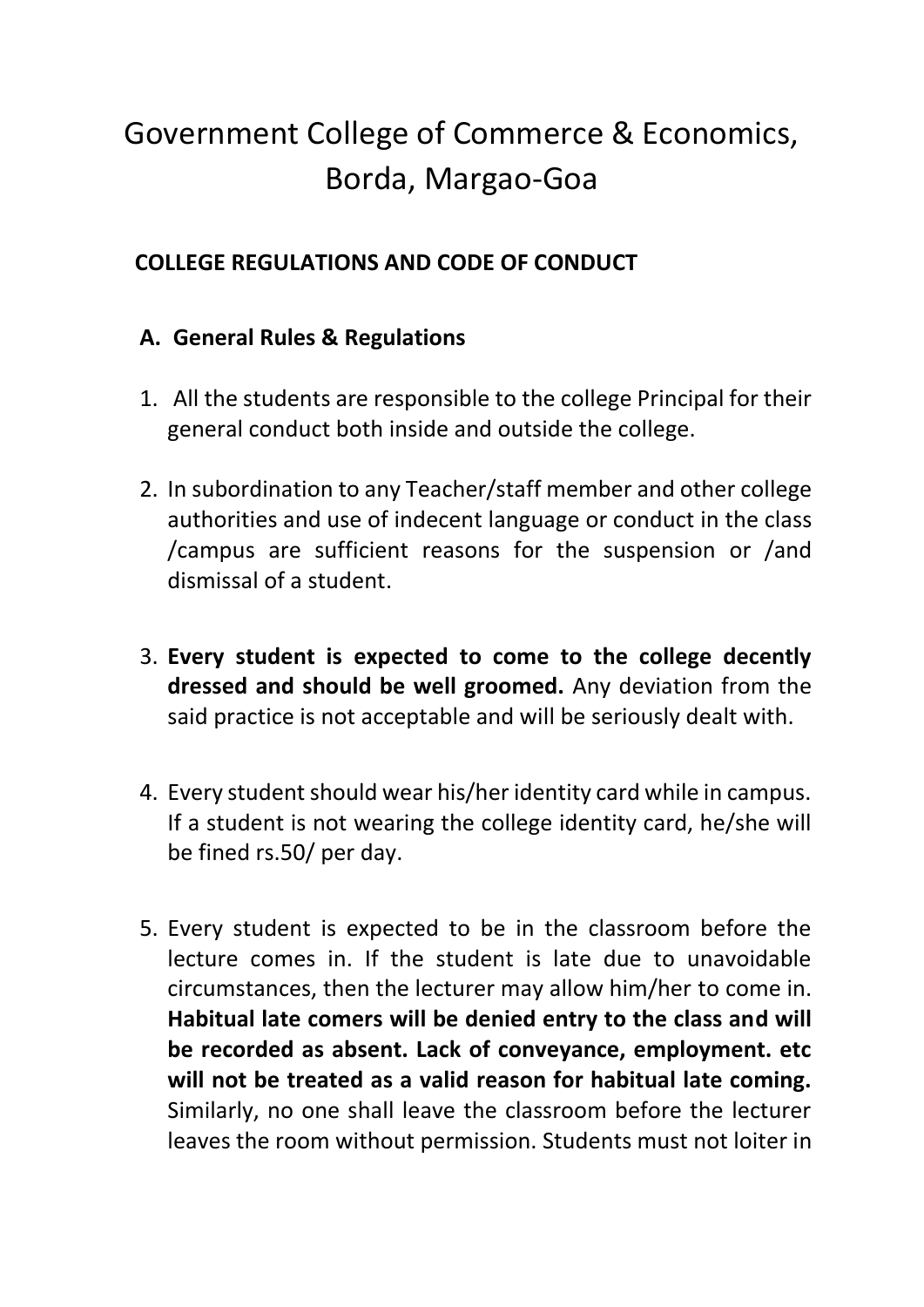and around the college premises hen classes/lectures/practicals/tutorials/test/exams are in progress.

- 6. **As student, having less than 75% cumulative attendance in a semester and/or less than 59% attendance in individual paper/course shall not be eligible to appear for that semester examination.**
- 7. **The college does not encourage students to go for private tuitions.** Hence going for tuitions cannot be a valid reason for coming late to the class.
- 8. Every student is expected to deal with college property with due care and help in keeping the premises neat and tidy. Any student of the college found destroying or attempting to destroy College or any public property will be fine 10 times the value of the property (calculated on the basis of current market price of the asset).
- 9. The college will hold in reserve the semester examination results of those students who fail to clear their dues (breakage, damage, loss, etc.) by the end of the Academic Year.
- 10. Use of mobile phones and other communication devices are not permitted in the class room which the lectures are in progress. Any student violating this condition will be fined Rs 500/-
- 11. No student is allowed to smoke, consume / take liquor, drugs or intoxicants within the college campus. Even outside the campus a student is expected to have a good moral and social behavior, so as to keep up the name of the College.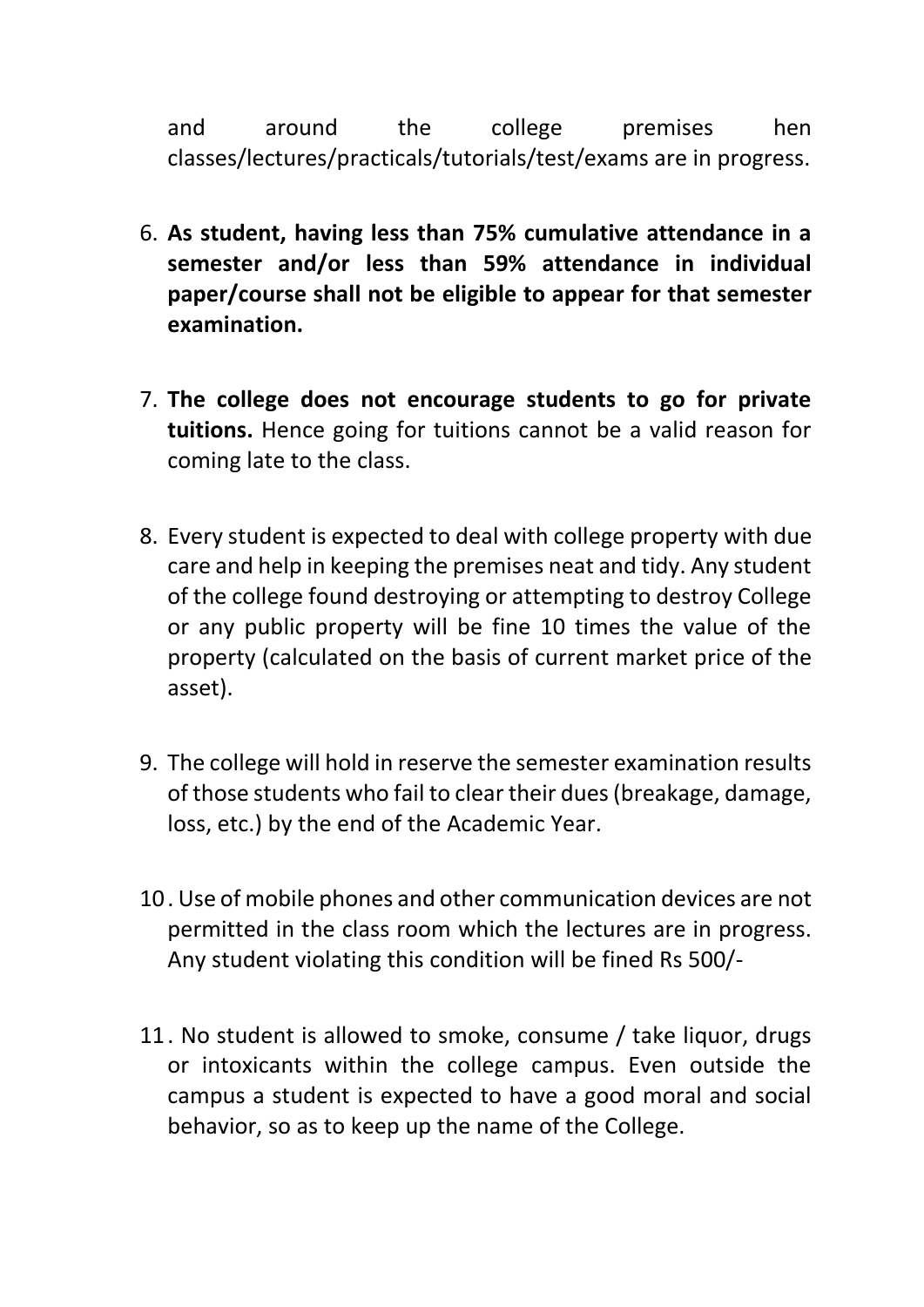- 12. Unauthorised picnic on College working days are not allowed. Similarly picnic to beaches waterfalls and other dangerous places are banned by the state government. The college will not be responsible for any untoward incidents occurring during such picnics.
- 13. Ragging in my form inside or outside the College is banned. Students found indulging in ragging will be summarily expelled from college by the Principal, as per directives received from Directorate of Education, Govt. of Goa (No. DE/CC/MISC/265/95496/dated21.4.1995).
- 14. Absences from the lectures, internal assessment or examination must be justified in writing, immediately. In case of sickness/illness students have to submit a Medical Certificate, from a private or a government hospital, again, to the satisfaction of the Collège Principal, within three days
- 15. The students Council of the College will be formed by inviting nominations.
- 16. No student shall collect any money within or outside the college campus, using the college name in any form as contribution for picnic, trips, educational visits, get together, charity or any other activity without the permission of the principal. Regarding the funds raised after obtaining due section of the Principal, the complete and genuine account of the money so collected, spent etc., shall be submitted to the convenor of the student welfare Committee. The same, after approval, shall be displayed on the College notice Board, within a period of 15 days from the date of the evens. The college will be constrained to withhold the final Examination results of the concerned students, who fails to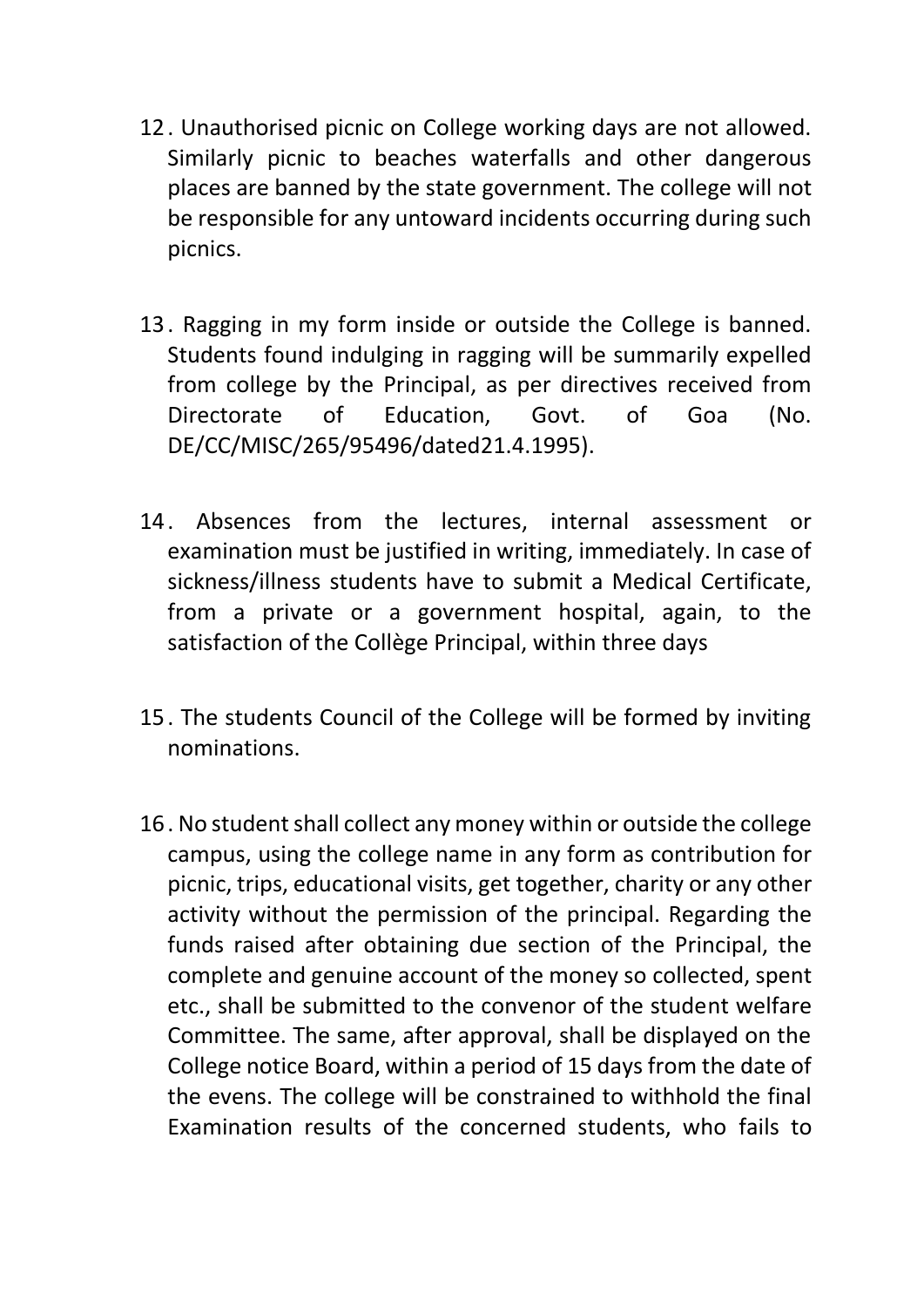comply with the specified directions issued by the College Authorities in this matter.

- 17. All extra and cocurricular activities conducted in the name of the college, either within the college premises or outside, will require prior permission of the Convenor of the students Welfare Committee and the Principal.
- 18. No Society, Association or Union shall be formed in the College by the students and no person shall be invited to address any meeting without obtaining prior permission of the principal.
- 19. A student has to complete to the satisfaction of the Principal, the course of study prescribed for the term, for the classes to which he/she belongs. Students are warned that if their attendance at lectures, tutorials etc., is unsatisfactory, their names may be excluded from the College rolls with effects from the beginning of the new semester of the Academic Year.
- 20. Students should make themselves familiar with the syllabi of their course of study as well as with other college regulations and notices displayed from time to time on the college notice board.
- 21. No visitors/outsiders are allowed in the college campus, unless permitted by the college Authorities. Visitors will not be permitted to meet or speak to the students during lecture or when practical session is going on. However, visitors may be allowed to meet students during emergency with due permission of the principal.